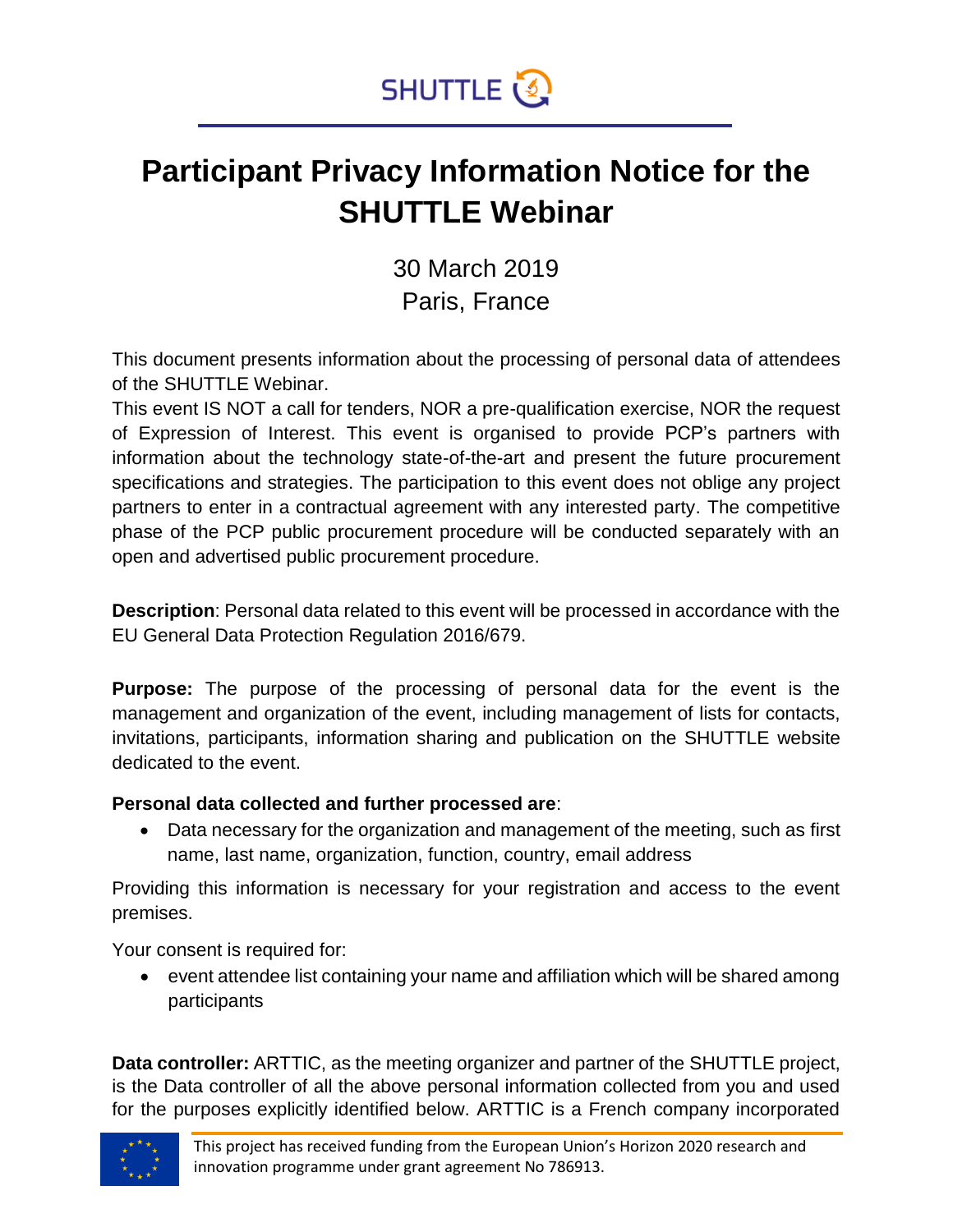## **SHUTTLE**

under registration number 34411239600058 with offices at 58A rue du dessous des berges, 75013 Paris, France. ARTTIC will collect and use the above-mentioned personal information only to the extent necessary for organizational purposes, to provide you with information about the event (before, during and after) and process your application to participate. Where necessary, we may also share your information with service providers for the purposes of organizing the event and associated events.

**Recipients:** ARTTIC staff, the project coordinator's staff and service providers where necessary

**Personal Data Retention:** Your personal data will be part of a list of contact details shared internally among the staff of ARTTIC and of the project's coordinator and will be retained by ARTTIC for no more than 6 months following the event.

Under certain conditions outlined in law, we may disclose your information to third parties, (such as the European Anti-Fraud Office, the Court of Auditors, or law enforcement authorities) if it is necessary and proportionate for lawful, specific purposes. We will not use personal data for any other purpose unless a new legal foundation exists, in which case you will be notified or asked for renewed consent with full information about the further processing.

**Subject's Data Protection Rights:** Under certain circumstances, by law you have the right to:

- Request information about whether we hold personal information about you, and, if so, what that information is and why we are holding/using it.
- Request access to your personal information (commonly known as a "data subject access request"). This enables you to receive a copy of the personal information we hold about you and to check that we are lawfully processing it.
- Request correction of the personal information that we hold about you. This enables you to have any incomplete or inaccurate information we hold about you corrected.
- Request erasure of your personal information. This enables you to ask us to delete or remove personal information where there is no good reason for us continuing to process it.
- Request the restriction of processing of your personal information. This enables you to ask us to suspend the processing of personal information about you.
- Request transfer of your personal information in an electronic and structured form to you or to another party (commonly known as a right to "data portability"). This